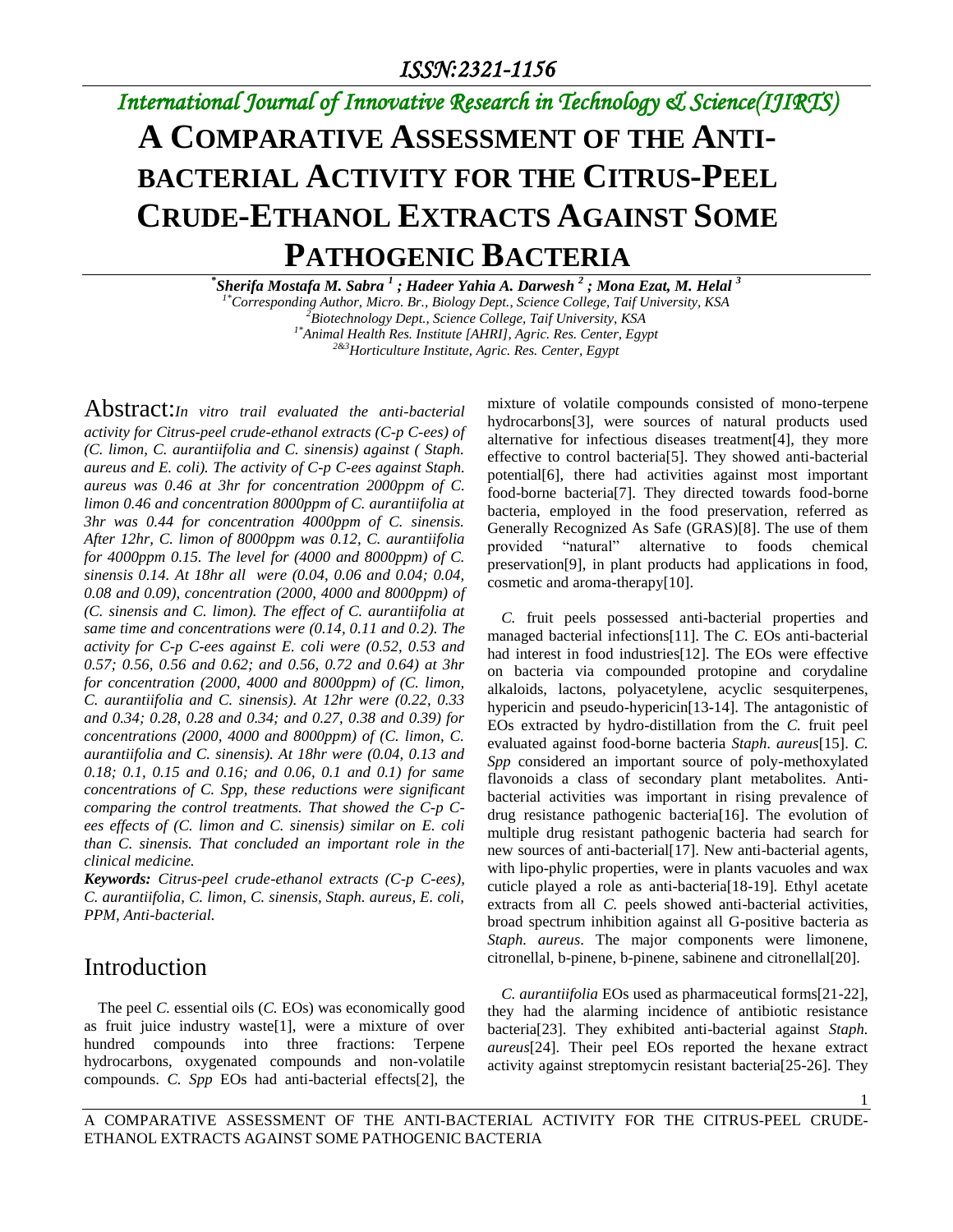### *International Journal of Innovative Research in Technology & Science(IJIRTS)*

used as an anti-septic, for colds, coughs and sore throats[27]. The active extract were: 5-geranyloxypsoralen; 5 geranyloxy-7-methoxycoumarin; 5,7-dimethoxycoumarin; 5 methoxypsoralen; and 5,8-dimethoxypsoralen. In addition, the hexane extract allowed identification of 44 volatile compounds, were 5,7-dimethoxycoumarin, 3-methyl-1,2 cyclopentanedione, 1-methoxy-ciclohexene, corylone, palmitic acid, 5,8-dimethoxypsoralen, terpineol and umbelliferone, the compounds tested against multi-drug resistant bacteria[28].

*C. limon* peel acted on the pathogenic bacteria as prevention and treatment of oral bacteria[29-30]. The antibacterial of *C. Spp* peels wax and hexane extracts tested against (*E. coli* and *Staph. aureus*). Two poly-methoxylated flavonoids and a coumarin derivative isolated from *C-*p Cees, as anti-bacterial and 6,7-dimethoxycoumarin from *C. limon*[31]. *C. lemon L* peel oil showed strong anti-bacterial effects[32]. The 4 anti-bacterial ethanol and n-hexane extracted from *C. lemon* peel were active against the oral bacteria, identified 8-geranyloxypsolaren, 5 geranyloxypsolaren, 5-geranyloxy-7-methoxycoumarin, and phloroglucinol 1-β-D-glucopyranoside[33]. The antagonistic activity of the EOs hydro-distillation extracted from *C.* fruit peel evaluated against food-borne pathogen bacteria as *Staph. aureus*, were more effective against the G-positive bacteria, as of *C. limon*[15]. The Methanol and Ethanol extract of *C. limon*, had anti-bacterial activity due to phytochemicals present in peels, the extracts showed anti-bacterial activity against (*E. coli* and *Staph. aureus*)[34].

*C. sinensis* had anti-bacterial activities detected and developed of new potential anti-bacterial[35-36], the extract prevented colds, flu and helping to fight bacterial infections[37], *C. sinensis* EOs had anti-bacterial activities[38]. The anti-bacterial effects of peel extract demonstrated potent anti-bacterial activity[39]. They found effective against G-negative bacteria[40], they extracted by n-hexane, physico-chemical properties of the oils and soaps. The anti-bacterial activities assessed for the two oils and soap produced against most of the G-positive and negative bacteria were compared with antibiotics. The *C. sinensis* EOs demonstrated growth inhibitions against *Staph. aureus.* That obtained physico-chemical and anti-bacterial properties. The *C. sinensis* EOs provided a synergy for suitable raw materials for the cosmetic and pharmaceutical industries[41]. The *C. sinensis* EOs Methanol and Ethanol extract evaluated for anti-bacterial activity due to phytochemicals present in fruit's peels. The anti-bacterial activity of Methanol and Ethanol peel extract of *C. sinensis L* evaluated on (*E. coli* and *Staph. aureus*). Methanol extract showed maximum inhibition for *Staph. aureus*[34].

This work aimed to compare the anti-bacterial activity of C-p C-ees derived from the three *C. Spp* fruit peels in serial concentrations against some types of pathogenic bacteria as (*Staph. aureus* and *E. coli*).

### Material and Methods

**Preparation of the** *C-***p C-ees:** The peel of (*C. limon*, *C. aurantiifolia* and *C.* sinensis) were collected freshly in a quantity of 50g for each. Fresh peels were extracted with 100ml of 100% Ethanol by "Soxhlet Apparatus" for 6hr at 60◦C. The resulted *C*-p C-ees were evaporated to dryness using a "Rotary Evaporator" at 40℃. The concentrations were prepared from each *C*-p C-ee of the three *C. Spp* in (2000, 4000 and 8000 ppm) and added respectively into mineral based liquid medium containing Sodium Chloride 5.0g/L, Yeast Extract 3.0g/L and Peptone 5.0g/L[42].

**Preparation of the tested pathogenic bacteria:** The tested pathogenic bacteria *(Staph. aureus* and *E. coli*), these were cultured for 24hr on "Nutrient Agar Media" and then inoculated. The *C*-p C-ees and liquid medium were added in "24Well Tissue Culture" (Micro Titration Plate) and incubated at (30-35◦C)**.** The *C*-p C-ees were examined for its effects against the tested bacteria after (3, 6, 9, 12, 15 and 18hr)[43].

**Demonstration of the turbidity:** Determination of minimum inhibitory concentration of the *C-*p C-ees by the optimum density were measured the turbidity photo-metrically. Using the "Spectro-photo-meter" at 450 Nano-meter  $(nm)[44]$ .

**Data analysis:** The statistically methods used the obtained data subjected to analysis of "Variance" by (ANOVA) as a "Factorial in Complete Block Design"[45], then followed by the "Duncan's Multiple Range Test" to compare the means[46].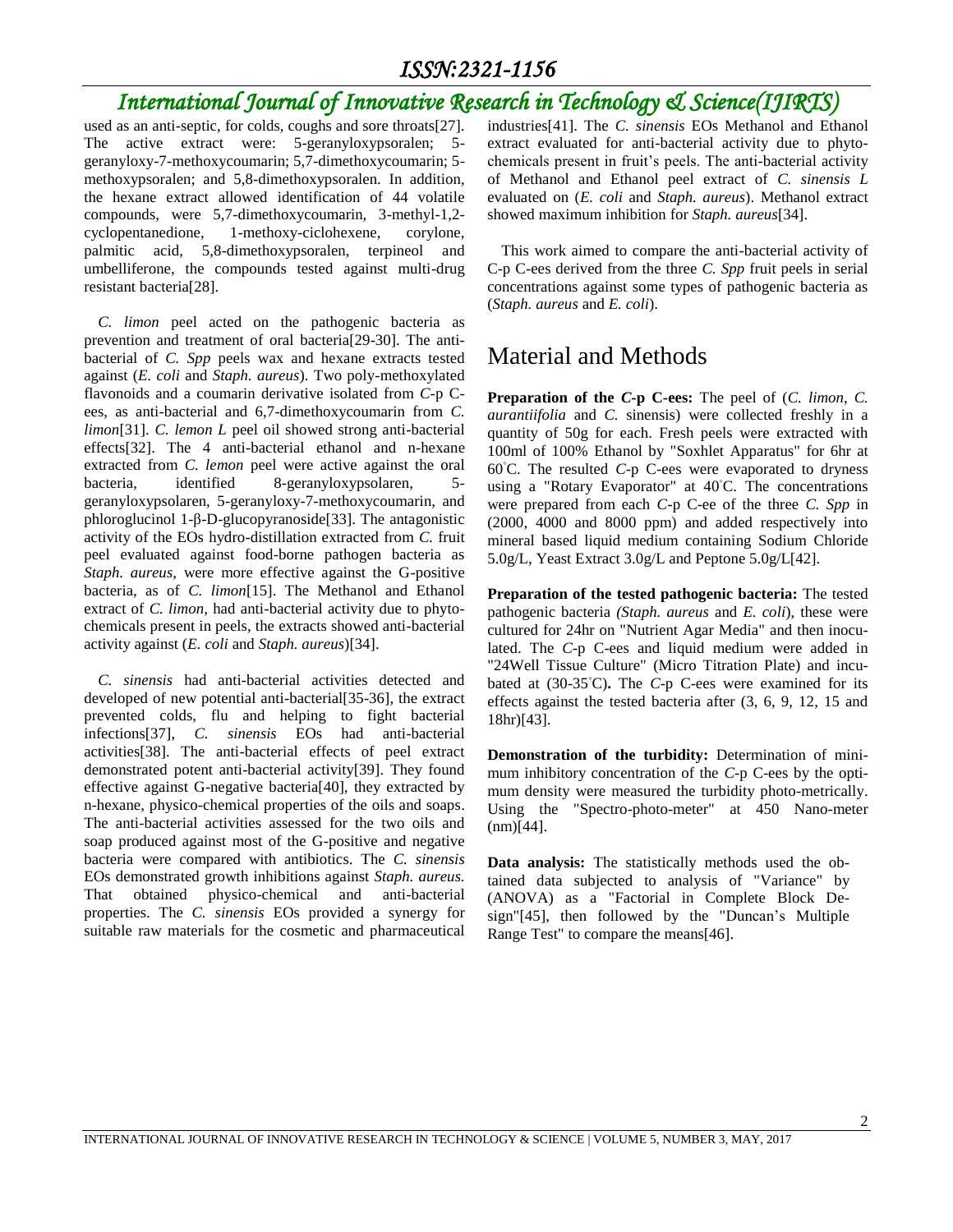## *International Journal of Innovative Research in Technology & Science(IJIRTS)*

Results and Discussion

|        | Control             |        |        | Control with Staph. aureus |           |                   | C. species |                                                            |           |                  |           |            |             |           |            |            |
|--------|---------------------|--------|--------|----------------------------|-----------|-------------------|------------|------------------------------------------------------------|-----------|------------------|-----------|------------|-------------|-----------|------------|------------|
| Time   |                     |        |        |                            |           |                   | C. limon   |                                                            |           | C. aurantiifolia |           |            | C. sinensis |           |            | Mean<br>of |
|        | 2000                | 4000   | 8000   | 2000                       | 4000      | 8000              | 2000       | 4000                                                       | 8000      | 2000             | 4000      | 8000       | 2000        | 4000      | 8000       | time       |
|        | ppm                 | ppm    | ppm    | ppm                        | Ppm       | ppm               | ppm        | ppm                                                        | ppm       | ppm              | ppm       | <b>ppm</b> | ppm         | ppm       | <b>ppm</b> |            |
| 3hr    | 1.58 i              | 1.58 i | 1.58 i | 3.41a                      | 3.41a     | 3.41a             | $0.46$ qr  | $0.52$ lmn                                                 | $0.52$ lm | $0.47$ pq        | $0.51$ lm | $0.46$ pqr | $0.51$ no   | $0.44$ rs | 0.47op     | 1.29 a     |
| 6 hr   | 1.62h               | 1.62 h | 1.62h  | 3.08 b                     | 3.08b     | 3.08b             | 0.48 pq    | 0.54 klm                                                   | 0.58k     | $0.5$ mno        | 0.54 lm   | $0.52$ lm  | $0.49$ op   | 0.41 s    | $0.49$ no  | 1.24 b     |
| 9 hr   | 1.30j               | 1.30j  | 1.30 j | 2.04 g                     | 2.04 g    | 2.04 g            | 0.50 по    | 0.54 klm                                                   | $0.49$ no | $0.5$ nop        | $0.51$ lm | 0.55kl     | $0.42$ rs   | 0.4s      | 0.41 s     | 0.95 с     |
| 12 hr  | 2.25d               | 2.25d  | 2.25d  | $2.08 \text{ fg}$          | $2.08$ fg | $2.08 \text{ fg}$ | $0.17$ vw  | $0.18$ vw                                                  | 0.12 za   | $0.16$ wx        | 0.15 xy   | 0.25t      | $0.17$ vw   | 0.14 yz   | $0.14$ wx  | 0.96 с     |
| 15 hr  | 2.3c                | 2.3c   | 2.3c   | 2.10f                      | 2.10f     | 2.10 f            | 0.11 ab    | $0.1$ zabc                                                 | 0.11yza   | 0.15 xy          | 0.14 yz   | 0.23tu     | $0.07$ bcd  | 0.12 za   | $0.1$ abc  | 0.95 с     |
| 18 hr  | 2.15e               | 2.15e  | 2.15e  | 2.12 ef                    | 2.12 ef   | 2.12 ef           | 0.04d      | 0.08 abcd                                                  | 0.09abc   | $0.14$ yz        | 0.11 ab   | 0.2uv      | $0.04$ $d$  | 0.06 cd   | $0.04$ d   | 0.90 d     |
| Mean   |                     |        |        |                            |           |                   |            |                                                            |           |                  |           |            |             |           |            | LSD        |
| of     | 1.87 b              |        |        | 2.47a                      |           |                   | 0.31 d     |                                                            |           | 0.33c            |           |            | 0.27e       |           |            | Time       |
| treat- |                     |        |        |                            |           |                   |            |                                                            |           |                  |           |            |             | $0.05 -$  |            |            |
| ments  |                     |        |        |                            |           |                   |            |                                                            |           |                  | 0.012     |            |             |           |            |            |
|        | LSD C. 0.05 = 0.009 |        |        |                            |           |                   |            |                                                            |           |                  |           |            |             |           |            |            |
|        |                     |        |        |                            |           |                   |            | LSD $C. \times$ Time $\times$ Concentration $0.05 = 0.041$ |           |                  |           |            |             |           |            |            |





**Diagram 1: The mean of treatment against** *Staph. aureus*



**Diagram 2: The mean of time against** *Staph. aureus*

Table 1 and diagrams (1 and 2) showed the activity for the *C*-p C-ees against *Staph. aureus*, the measures turbidity indicated the bacterial cell counts was 0.46 at 3hr for concentration 2000ppm of *C. limon* and it was in the same time 0.46 for concentration 8000ppm of *C. aurantiifolia*, but at 3hr was 0.44 for concentration 4000ppm of *C. sinensis*. The differences were significant if compared with negative and positive control after 3hr. After 12hr, the level of 8000ppm of *C. limon* scored turbidity 0.12 as well as at the same time, *C. aurantiifolia* at 4000ppm scored turbidity 0.15. On the other hand, the level of (4000 and 8000ppm) of *C. sinensis* gave the same turbidity 0.14. The reduction of turbidity was significant in all cases compared with controls in the same time. At 18hr all turbidity decreased in totally as (0.04, 0.06 and 0.04; 0.04, 0.08 and 0.09) for the concentration (2000, 4000 and 8000ppm) for (*C. sinensis* and *C. limon*), respectively. As well, the effects of *C. aurantiifolia* were at the same time and concentrations as (0.14, 0.11 and 0.2) of turbidity. The mean of *C. Spp* factors were (0.31, 0.33 and 0.27) for *(C. limon, C. aurantiifolia* and *C. sinensis*) respectively. The means indicated that turbidity significantly decreased with *C. sinensis* than others and showed the effects of *C. sinensis* was more on *Staph. aureus*. The results showed also that *C. sinensis* extract was stronger than other *C. Spp* in most cases.

*C. aurantiifolia* EOs had the alarming incidence of antibiotic resistance of medical importance bacteria[23], had anti-bacterial activity against *Staph. aureus*[24]. They used in traditional medicine as an anti-septic, for colds, coughs and sore throats[27]. *C. limon* peel EOs acted on the oral bacteria[30]. *C. lemon L* peel oil showed strong antibacterial activity[32], they active against the oral bacteria, exhibited high anti-bacterial activity[33]. The antagonistic activity of the EOs from the *C.* fruit peel evaluated against food-borne bacteria as *Staph. aureus*[15]. The *C. limon* Methanol and Ethanol extract evaluated for anti-bacterial activity, showed anti-bacterial activity against *Staph. aureus*[34]. *C. sinensis* had anti-bacterial activities[35-36], the extract prevented colds, flu and helping to fight bacterial infections[37]. All *C*. EOs had anti-bacterial activities[38- 39]. The anti-antibacterial activities assessed for the two oils

3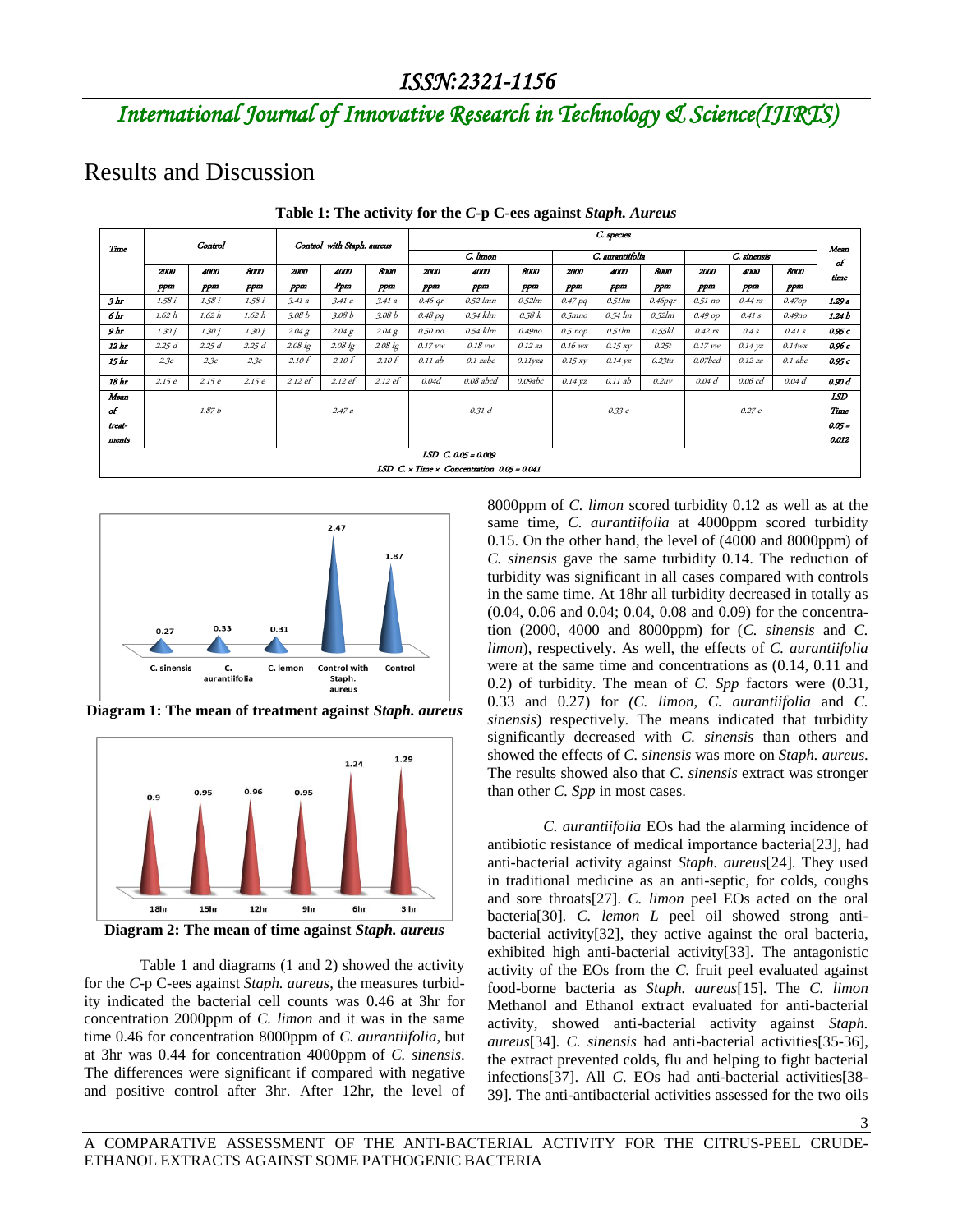## *International Journal of Innovative Research in Technology & Science(IJIRTS)*

and the soap produced against G-positive bacteria compared with antibiotics. The *C. sinensis* EOs demonstrated inhibitions against *Staph. aureus*[41]. The *C. sinensis L* Methanol and Ethanol peel extract evaluated the anti-bacterial activity on *Staph. aureus* showed maximum inhibition[34].

| Time   | Control |        |        | Control with E. coli |           |         | C. species |            |           |                  |           |           |             |         |           |                 |
|--------|---------|--------|--------|----------------------|-----------|---------|------------|------------|-----------|------------------|-----------|-----------|-------------|---------|-----------|-----------------|
|        |         |        |        |                      |           |         | C. limon   |            |           | C. aurantiifolia |           |           | C. sinensis |         |           | Mean<br>of time |
|        | 2000    | 4000   | 8000   | 2000                 | 4000      | 8000    | 2000       | 4000       | 8000      | 2000             | 4000      | 8000      | 2000        | 4000    | 8000      |                 |
|        | ppm     | ppm    | ppm    | ppm                  | ppm       | ppm     | ppm        | ppm        | ppm       | ppm              | ppm       | ppm       | ppm         | ppm     | ppm       |                 |
| 3hr    | 1.58 g  | 1.58 g | 1.58 g | 3.20a                | 3.20a     | 3.20a   | 0.52 t     | $0.53$ st  | 0.57r     | $0.56$ rs        | $0.56$ rs | $0.62$ op | 0.65n       | 0.72jk  | $0.64$ no | 1.31 b          |
| 6 hr   | 1.62 f  | 1.62 f | 1.62 f | 3.13 b               | 3.13 b    | 3.13 b  | $0.64$ no  | $0.59$ pqr | 0.59 qr   | 0.51 tu          | 0.64 по   | 0.63 no   | 0.82 i      | 0.82 i  | 0.81 i    | 1.35a           |
| 9 hr   | 1.30 h  | 1.30 h | 1.30 h | $0.46$ vw            | $0.46$ vw | 0.46 vw | $0.58$ qr  | $0.56$ rs  | $0.61$ pq | $0.59$ qr        | $0.58$ qr | 0.57r     | 0.73j       | 0.69 ki | 0.68 im   | 0.72 d          |
| 12 hr  | 2.25d   | 2.25d  | 2.25d  | 0.47 uv              | 0.47 uv   | 0.47 uv | 0.22 de    | 0.33 yz    | 0.34y     | 0.28 ab          | 0.28 ab   | 0.34y     | 0.27bc      | 0.38x   | 0.39 x    | 0.73 с          |
| 15 hr  | 2.3c    | 2.3c   | 2.3c   | 0.43 w               | 0.43 w    | 0.43 w  | $0.2$ ef   | $0.3$ za   | 0.25bcd   | 0.2ef            | $0.24$ cd | $0.23$ de | 0.2ef       | 0.32 yz | $0.3$ za  | 0.69 е          |
| 18 hr  | 2.15e   | 2.15e  | 2.15e  | $0.58$ ar            | $0.58$ qr | 0.58 qr | 0.04 i     | 0.13 hi    | 0.18 fg   | 0.11             | $0.15$ gh | $0.16$ gh | 0.06 i      | 0.1i    | 0.1i      | 0.61f           |
| Mean   |         |        |        |                      |           |         |            |            |           |                  |           |           |             |         |           | LSD             |
| of     |         | 1.87a  |        |                      | 1.38 b    |         |            | 0.39 d     |           |                  | 0.40d     |           |             | 0.48c   |           | Time            |
| trest- |         |        |        |                      |           |         |            |            |           |                  |           |           |             |         |           | $0.05 =$        |
| ments  |         |        |        |                      |           |         |            |            |           |                  |           |           |             |         |           | 0.008           |

**Table 2: The activity for the** *C***-p C-ees against** *E. coli*







**Diagram 4: The mean of time against** *E. coli*

Table 2 and diagrams (3 and 4) showed the activity of the *C*p C-ees against *E. coli* turbidity were (0.52, 0.53 and 0.57; 0.56, 0.56 and 0.62; and 0.56, 0.72 and 0.64) at 3hr for concentration (2000, 4000 and 8000ppm) for (*C. limon*, *C. aurantiifolia* and *C. sinensis*), respectively, which confirmed all *C. Spp* in all concentrations gave a high reduction of *E. coli* if compared with positive and negative controls. Likewise, the turbidity at 12hr were (0.22, 0.33 and 0.34; 0.28, 0.28 and 0.34; and 0.27, 0.38 and 0.39) for concentrations (2000, 4000 and 8000ppm) for (*C. limon*, *C. aurantiifolia* and *C. sinensis*), respectively. The reduction was significant comparing with both control treatments. At 18hr all turbidity were decrease in totally as (0.04, 0.13 and 0.18; 0.1, 0.15 and 0.16; and 0.06, 0.1 and 0.1) for the same concentrations of the same *C. Spp*, respectively, these reduction of turbidity was significant comparing with control treatments. The means of *C. Spp* effects were (0.39, 0.40 and 0.48) for *(C. limon*, *C. aurantiifolia* and *C. sinensis*) respectively. The means were indicated the turbidity were approximately similar in both *(C. limon* and *C. aurantiifolia*) on *E. coli*. The means of time were (1.31, 1.35, 0.72, 0.73, 0.69 and 0.61) for *(C. limon*, *C. aurantiifolia* and *C. sinensis*) at (3, 6, 9, 12, 15 and 18hr) respectively. The results showed the strong effect of both *(C. limon* and *C. sinensis*) were similar on *E. coli* than *C. sinensis* in most cases.

*C. aurantiifolia* EOs had activities against antibiotic resistance bacteria[23]. Their peel EOs reported activity against streptomycin resistant bacteria[25-26], used in traditional medicine (anti-septic, for colds, coughs and sore throats)[27]. The active extract had inhibition against multidrug resistant bacteria[28]. *C. limon* acted on pathogenic oral bacteria[30]. The anti-bacterial of their wax and hexane extracts of *C. Spp* peels tested against *E. coli*[31]. *C. lemon L* peel oil showed anti-bacterial [32], against the oral bacteria. These 3compounds were effective extracted using ethanol and n-hexane[33]. Most of EOs were more effective against bacteria[15]. All the extracts showed anti-bacterial activity against *E. coli*[34]. *C. sinensis* EOs had antibacterial activities[35-36], the extract prevented colds, flu and helping to fight bacterial infections[37-39]. They found effective against G-negative bacteria[40]. The anti-bacterial had against G-negative bacteria compared with antibiotics[41]. The anti-bacterial activity of *C. sinensis L* Methanol and Ethanol peel extract evaluated on *E. coli*[34].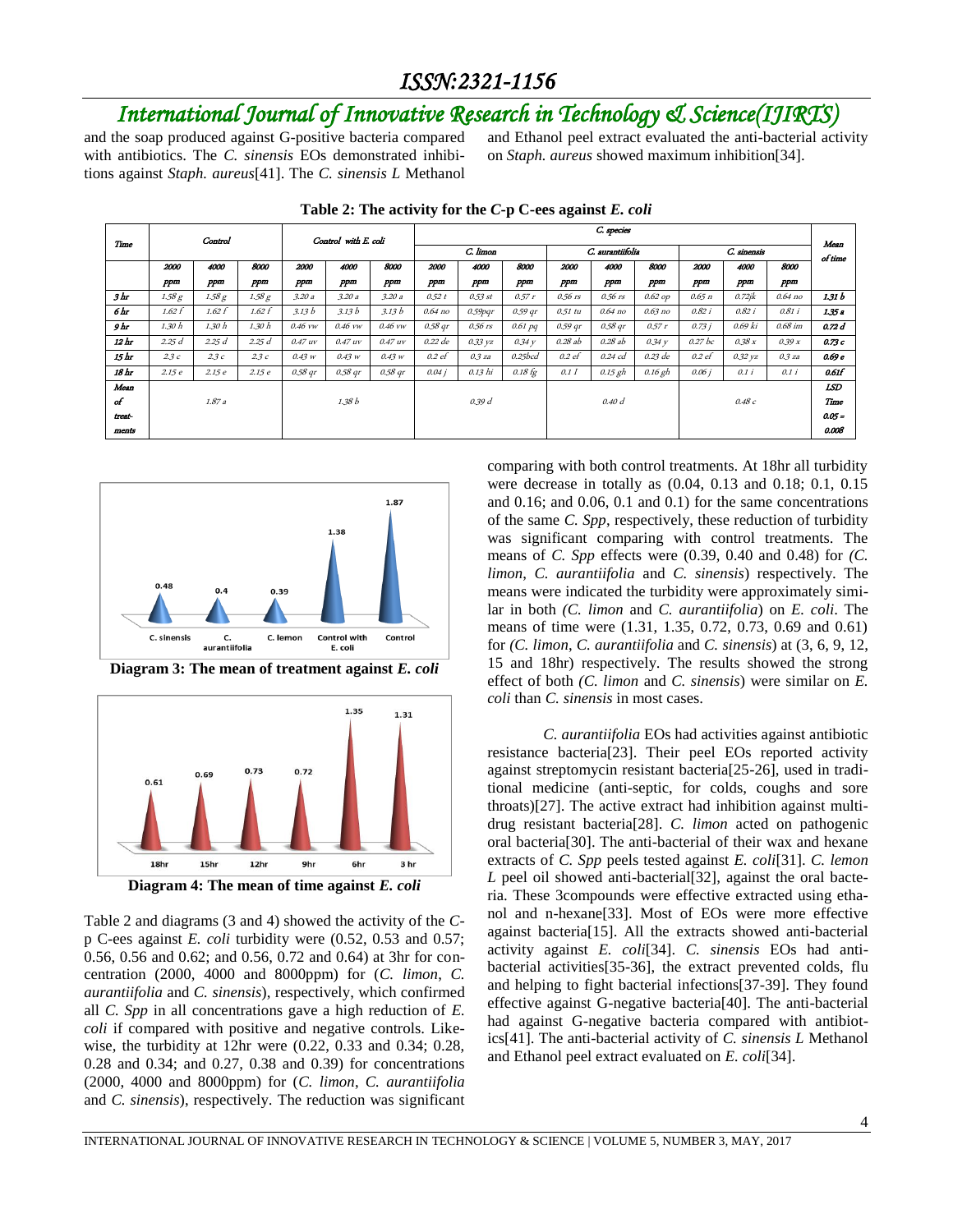## *International Journal of Innovative Research in Technology & Science(IJIRTS)*

### Conclusion

This study concluded that (*C. limon*, *C. aurantiifolia* and *C. sinensis*) considered as important members were due to the chemical compounds from the *C*-p C-ees. These compounds were responsible for the anti-bacterial activity observed in *C. Spp* against that two selected pathogenic bacteria *(S. aureus* and *E. coli*). A significant effects presented in *C. aurantiifolia*-p C-ees against *E. coli* than other *C. Spp* but*, C. sinensis*-p C-ees presented a significant activity against *Staph. aureus.* These results played an important role in the fields of clinical medicine. Thus, the utilization of these *C*-p C-ees for therapeutic purposes will be requiring the evaluation of their anti-bacterial activities.

### Acknowledgments

Most grateful sent to Micro. Lab. technicians for their efforts in the discharging of this paper.

### References

- 1. Tirado, C., Stashenko, E., Combariza, M. and Martinez, J., 1995. Comparative study of Colombian citrus oils by high-resolution gas chromatography and gas chromatography-mass spectrometry. J. Chromatography A., 697:501e-513e.
- 2. Lanciotti, R., Gianotti, A., Patrignani, F., Belletti, N., Guerzoni, E. and Gardini, F., 2004. Use of natural aroma compounds to improve shelf-life and safety of minimally processed fruits. Tr. F. Sci. Tech., 15:201-208.
- 3. Sawamura, M., Son, U., Choi, H., Kim, M., Phi, N., Fears, M. and Kumagai, C., 2004. Compositional changes in commercial lemon essential oil for aromatherapy. Int. J. Aroma., 4:27-33.
- 4. Tepe, B., Daferera, D., Sokmen, M., Polissiou, M. and Sokmen, A., 2004. In vitro antimicrobial and antioxidant activities of the essential oils and various extracts of Thymus eigii. J. Agric. Food Chem., 52:1132-1137.
- 5. Al-Shuneigat, J., Cox, S. and Markham, J., 2005. Effects of a topical essential oil containing formulation on biofilm-forming coagulase-negative *Staph.* Lett. Appl. Microbiol., 41:52-55.
- 6. Oussalah, M., Caillet, S., Saucier, L. and Lacroix, M., 2006. Inhibitory effects of selected plant essential oils on the growth of four pathogenic bacteria: *E. coli* O157:H7, *Salmonella Typhimurium*, *Staph. aureus* and *Listeria monocytogenes*. Food Control, 18:414e-420e.
- 7. Fisher, K. and Phillips, C., 2006. The effect of lemon, orange, and bergamot essential oils and their compo-

nents on the survival of *Campylobacter jejuni*, *E. coli* O157, *Listeria monocytogenes*, *Bacillus cereus* and *Staph. aureus* in vitro and in food systems. J. App. Micro., 101:1232e-1240e.

- 8. Viuda-Martos, M., Ruiz-Navajas, Y., Fernández-López, J. and Pérez- Álvarez, J., 2008. Antifungal activity of lemon (*C. lemon L*), mandarin (*C. reticulata L*), grapefruit (*C. paradisi L*) and orange (*C. sinensis L*) essential oils. Food Control, 19:1130e-1138e.
- 9. Uysal, B., Sozmen, F., Aktas, O., Oksal, B. and Odabas K., 2011. Essential oil composition and antibacterial activity of the grapefruit (*C. paradisi L*) peel essential oils obtained by solvent-free microwave extraction: Comparison with hydro-distillation. Int. J. Food Sci. Technol., 46:1455e-1461e.
- 10. Narmadha, T., Sivakami, V. and Gunaseela, J., 2013. Antimicrobial activity of essential oils against wound infective bacteria. World J. Sci. Technol., 2:15-18.
- 11. Pandey, A., Kaushik, A. and Tiwari, K., 2011. Evaluation of antimicrobial activity and phytochemical analysis of *C. limon*. J. Pharm. Biomed. Sci., 13(17):1-5.
- 12. Caccioni, D., Guizzardi, M., Biondi, D., Renda, A. and Ruberto, G., 1998. Relationship between volatile componens of *C.* fruit essential oils and antimicrobial action on Penicillium digitatum and Penicillium italicum. Int. J. Food Micro., 43:73-79.
- 13. Keles, O., Bakrel, A. and Alpnar, K., 2001. Screening of some Turkish plants for antibacterial activity. Turk. J. Vet. Anim. Sci., 25:559-565.
- 14. Olaniyan, A., 2010. Development of a small scale orange juice extractor. J. Food Sci. Technol., 47:105-108.
- 15. Luca, S., Eristanna, P., Valeria, G., Aurora, A., Caterina, M., Giancarlo, M., Maria, A. and Germanà, A., 2012. Inhibition of foodborne pathogen bacteria by essential oils extracted from *C.* fruits cultivated in Sicily. Food Control, 26:326-330.
- 16. Afek, U., Sztejnberg, A. and Carmel, S., 1986. 6,7 dimethoxycoumarin, a *C. phyto-alexin* conferring resistance against Phyto-phthora gummosis. Phytochemistry, 25:1855-1856.
- 17. Nostro, A., Germano, M., Ângelo, V., Marino, A. and Cannatelli, M., 2000. Extraction methods and bioautography for evaluation of medicinal plant antimicrobial activity. Let. Appl. Micro., 30:379-384.
- 18. Fang, X., Qiu, F., Yan, B., Wang, H., Mort, A. and Stark, R., 2001. NMR studies of molecular structure in fruit cuticle polyester. Phyto-chemistry, 57:1035-1042.
- 19. Gorinstein, S., Martin-Belloso, O., Park, Y., Haruenkit, R., Lojek, A. and Ciz, M., 2001. Comparison of some biochemical characteristics of different *C.* fruits. Food Chem., 74:309-315.
- 20. Sumonrat, C., Suphitchaya, C. and Tipparat, H., 2008. Antimicrobial activities of essential oils and crude ex-

A COMPARATIVE ASSESSMENT OF THE ANTI-BACTERIAL ACTIVITY FOR THE CITRUS-PEEL CRUDE-ETHANOL EXTRACTS AGAINST SOME PATHOGENIC BACTERIA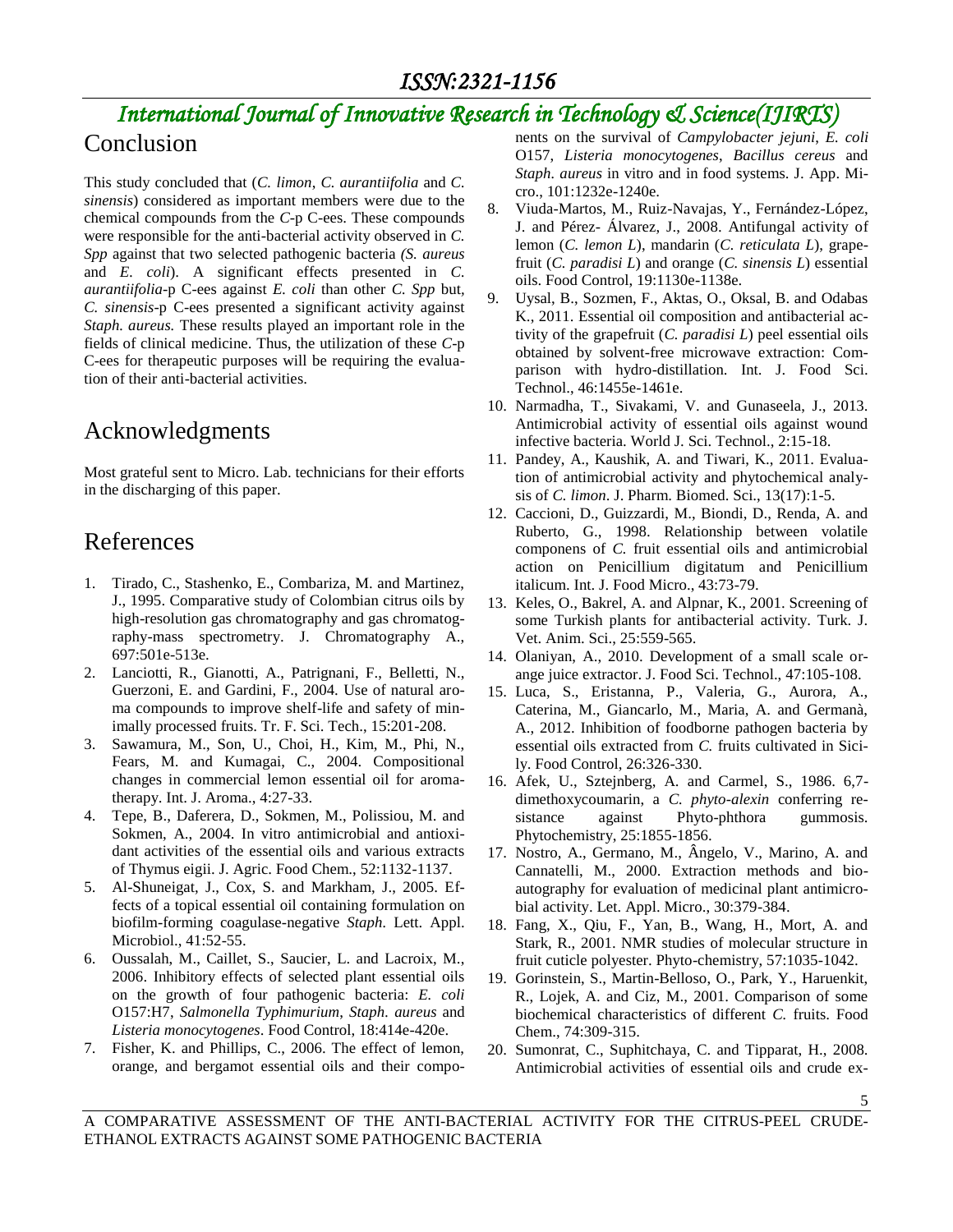## *International Journal of Innovative Research in Technology & Science(IJIRTS)*

tracts from tropical *C. Spp* against food-related microorganisms. Song-klanakarin J. Sci. Tech., 30:125-131.

- 21. Morton, J. and Miami, F., 1987. Mexican Lime. In Fruits of Warm Climates,  $1<sup>st</sup>$  ed.; USA, pp:168-172.
- 22. Jafari, S., Esfahani, S., Fazeli, M., Jamalifar, H., Samadi, M., Samadi, N., Najarian-Toosi, A., Shams-Ardekani, M. and Khanavi, M., 2011. Antimicrobial activity of lime essential oil against food-borne pathogens isolated from cream-filled cakes and pastries. Int. J. Biol. Chem., 5:258-265.
- 23. Aibinu, I., Adenipekun, E. and Odugbemi, T., 2004. Emergence of Quinolone Resistance amongst *E. coli* strains isolated from clinical infections in some Lagos State Hospitals in Nigeria. Nig. J. H. Bio. Sci., 3:73-78.
- 24. Chaisawadi, S., Thongbute, D., Methawiriyaslip, W., Pitakworarat, N., Chaisawadi, A., Jaturonrasamee, K. and Khemkhaw, J., 2003. Preliminary study of antimicrobial activities on medicinal herbs of Thai food ingredients. Acta. Hort., 675:111-114.
- 25. Afolayan, A. and Asekun, O., 2008. Comparative study of the chemical profiles of the essential oils of ripe and rotten fruits of *C. aurantiifolia Swingle*. Nat. Prod. Comm., 3:1133-1136.
- 26. Camacho-Corona, M., Ramírez-Cabrera, M., González-Santiago, O., Garza-González, E., Palacios, I. and Luna-Herrera, J., 2008. Activity against drug resistanttuberculosis strains of plants used in Mexican traditional medicine to treat tuberculosis and other respiratory diseases. Phytother. Res., 22:82–85.
- 27. Apraj, V., Thakur, N., Bhagwat, A., Mallya, R., Sawant, L. and Pandita, N., 2011. Pharmaco-gnostic and phytochemical evaluation of *C. aurantiifolia* (Christm) Swingle peel. Pharmaco-gn. J., 3:70-76.
- 28. Nallely, E., Sandoval, M., Abraham, G., Elizabeth, E., Elvira, G., Laura, A. and María, R., 2012. Chemical Composition of Hexane Extract of *C. aurantiifolia* and Anti-*Mycobacterium tuberculosis* activity of some of its constituents. Molecules, 17:11173-11184.
- 29. Miyake, Y., Yamamoto, K. and Osawa, T., 1997. Isolation of eriocitrin (eriodictyol 7-rutinoside) from lemon fruit (*C. limon* BURM. f.) and its anti-oxidative activity. Food Sci. Technol. Int. Tokyo, 3:84-89
- 30. Takahashi, N. and Schachtele, C., 1990. Effect of pH on the growth and proteolytic activity of *Porphyromonas gingivalis* and *Bacteroides intermedius*. J. Dent. Res., 69:1266-1269.
- 31. Susana, J., Vetoria, L., Moacir, G., Jan, S., Raimundo, B., Alexsandro, B. and Artur, S., 2007. Antimicrobial activity of wax and hexane extracts from *C. Spp* peels. Mem. Inst. Os. Cruz, Rio de-Janeiro, 102:681-685.
- 32. Maruti, J., Dhanavade, B., Jalkute, S. and Kailash, D., 2011. Study antimicrobial activity of Lemon (*C. lemon L*) peel extract. British J. Pharma. Toxic., 2:119-122.
- 33. Yoshiaki, M. and Masanori, H., 2011. Isolation and extraction of antimicrobial substances against oral bacteria from lemon peel. J. Food Sci. Tech., 48:635-639.
- 34. Anshu, S., Srivastava, J. and Anil, K., 2016. Phytotoxicity of citrus fruit waste against human pathogenic bacteria. I. J. P. S.R., 7:3366-3372.
- 35. Shakthi, A., Sathish, T., Kumaresan, K. and Rapheal, V., 2014. Extraction process optimization of polyphenols from Indian *C. sinensis* as novel anti-glycative agents in the management of diabetes mellitus. J. Diabetes Metab. Disord., 13:11-14.
- 36. Rasool, S., Jaheerunnisa, S., Suresh, K. and Jayaveera, K., 2008. Antimicrobial activities of *Plumeria acutifolia*. J. Med. Plants Res., 2:77-80.
- 37. Grosso, G., Galvano, F., Mistretta, A., Marventano, S., Nolfo, F. and Calabrese, G., 2013. Red orange: experimental models and epidemiological evidence of its benefits on human health. Oxid. Med. Cell Longev., pp.:157240.
- 38. Okunowo, W., Oyedeji, O., Afolabi, L. and Matanmi, E., 2013. Essential oil of grape fruit (*C. paradisi*) peels and its antimicrobial activities. Am. J. Plant Sci., 4:1-9.
- 39. Mehmood, B., Dar, K., Ali, S., Awan, U., Nayyer, A. and Ghous, T., 2015. Short communication: In vitro assessment of antioxidant, antibacterial and phytochemical analysis of peel of *C. sinensis*. Pak. J. Pharm. Sci., 28:231-239.
- 40. Akdemir, G., 2015. Empirical prediction and validation of antibacterial inhibitory effects of various plant essential oils on common pathogenic bacteria. Int. J. F. Micro., 202:35-41.
- 41. Olabanji, O., Ajayi, S., Akinkunmi, E., Kilanko, O. and Adefemi, G., 2016. Physicochemical and in vitro antimicrobial activity of the oils and soap of the seed and peel of *C. sinensis*. Af. J. Micro. Res., 10:245-253.
- 42. Mandana, B., Russly, A., Farah, S., Ali, G., Liza M., Jinap, S., Azizah, H. and Zaidul, C., 2011. Comparison of different extraction methods for the extraction of major bioactive flavonoid compounds from spearmint (*Mentha spicata* L.) leaves. food and bio-products processing, 89:67-72.
- 43. [Palaksha,](http://www.ncbi.nlm.nih.gov/pubmed/?term=Palaksha%20MN%5BAuthor%5D&cauthor=true&cauthor_uid=22096329) M. and [Sanjoy, D., 2](http://www.ncbi.nlm.nih.gov/pubmed/?term=Das%20S%5BAuthor%5D&cauthor=true&cauthor_uid=22096329)010. Antibacterial activity of garlic extract on streptomycin-resistant *Staph. aureus* and *E. coli* solely and in synergism with streptomycin. [J. Nat. Sci. Biol. Med.](http://www.ncbi.nlm.nih.gov/pmc/articles/PMC3217283/), 1:12-15.
- 44. Ilpo, N., Jukka, R. and Kai-Erik, P., 2006. A multifunction spectrophotometer for measurement of optical properties of transparent and turbid liquids. [Measurement](http://iopscience.iop.org/journal/0957-0233) Science and Technology, [17:](http://iopscience.iop.org/volume/0957-0233/17)33-35.
- 45. Gomez, K. and Gomez, A., 1984. Statistical Procedures for Agricultural Research.  $2<sup>nd</sup>$  Ed., John Wiley and Sons. Inc. New York.
- 46. Duncan, D., 1955. Multiple rang and multiple, F-test Biometrics,11:1-42.